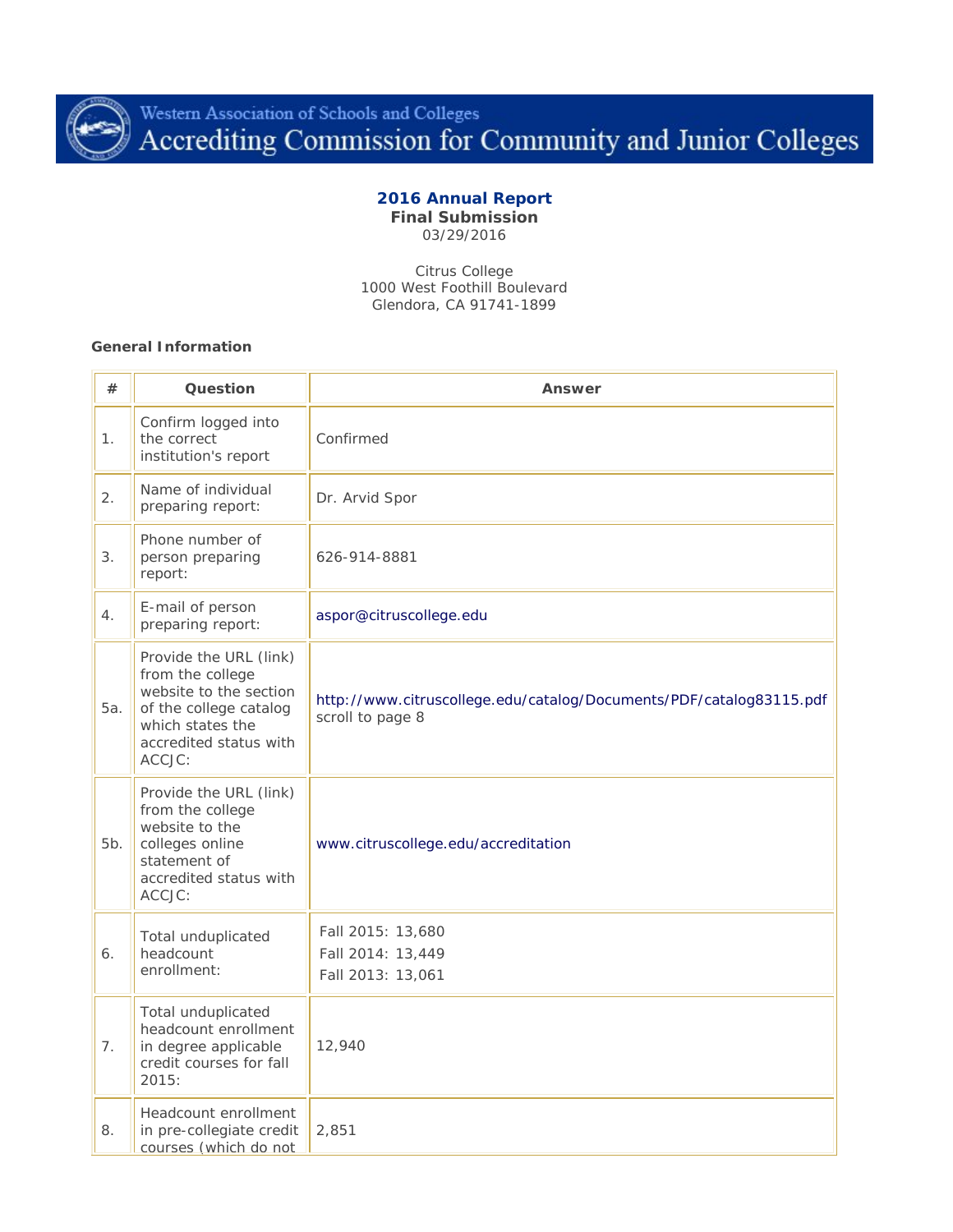|     | count toward degree<br>requirements) for fall<br>2015:                                                                                              |                                                          |
|-----|-----------------------------------------------------------------------------------------------------------------------------------------------------|----------------------------------------------------------|
| 9.  | Number of courses<br>offered via distance<br>education:                                                                                             | Fall 2015: 104<br>Fall 2014: 65<br>Fall 2013: 66         |
| 10. | Number of programs<br>which may be<br>completed via<br>distance education:                                                                          | 13                                                       |
| 11. | Total unduplicated<br>headcount enrollment<br>in all types of<br><b>Distance Education:</b>                                                         | Fall 2015: 2,497<br>Fall 2014: 2,403<br>Fall 2013: 2,565 |
| 12. | Total unduplicated<br>headcount enrollment<br>in all types of<br>Correspondence<br>Education:                                                       | Fall 2015: 0<br>Fall 2014: 0<br>Fall 2013: 0             |
| 13. | Were all<br>correspondence<br>courses for which<br>students enrolled in<br>fall 2015 part of a<br>program which leads<br>to an associate<br>degree? | n/a                                                      |

# **Student Achievement Data**

| #    | Question                                                                                                                                                                                                                                                                                                                                                                                                                                                                                                                                                                                     |                                                                                                                                                                              | Answer |      |
|------|----------------------------------------------------------------------------------------------------------------------------------------------------------------------------------------------------------------------------------------------------------------------------------------------------------------------------------------------------------------------------------------------------------------------------------------------------------------------------------------------------------------------------------------------------------------------------------------------|------------------------------------------------------------------------------------------------------------------------------------------------------------------------------|--------|------|
| 14a. | What is your Institution-set standard for successful student<br>70.3%<br>course completion?                                                                                                                                                                                                                                                                                                                                                                                                                                                                                                  |                                                                                                                                                                              |        |      |
| 14b. | Successful student course completion rate for the fall 2015<br>69.3%<br>semester:                                                                                                                                                                                                                                                                                                                                                                                                                                                                                                            |                                                                                                                                                                              |        |      |
|      | Institution Set Standards for program completion: While institutions may determine the<br>measures for which they will set standards, most institutions will utilize this measure as it is<br>core to their mission. For purposes of definition, certificates include those certificate programs<br>which qualify for financial aid, principally those which lead to gainful employment. Completion<br>of degrees and certificates is to be presented in terms of total numbers. Each student who<br>receives one or more certificates or degrees in the specified year may be counted once. |                                                                                                                                                                              |        |      |
| 15.  | a.                                                                                                                                                                                                                                                                                                                                                                                                                                                                                                                                                                                           | If you have an institution-set standard for student completion of degrees<br>and certificates combined, per year, what is it?                                                |        | N/A  |
|      | If you have separate institution-set standards for degrees, what is your<br>b. $\parallel$ institution-set standard for the number of student completion of degrees,<br>per year?                                                                                                                                                                                                                                                                                                                                                                                                            |                                                                                                                                                                              | 1270   |      |
|      | C.                                                                                                                                                                                                                                                                                                                                                                                                                                                                                                                                                                                           | If you have separate institution-set standards for certificates, what is your<br>institution-set standard for the number of student completion of certificates,<br>per year? |        | 1140 |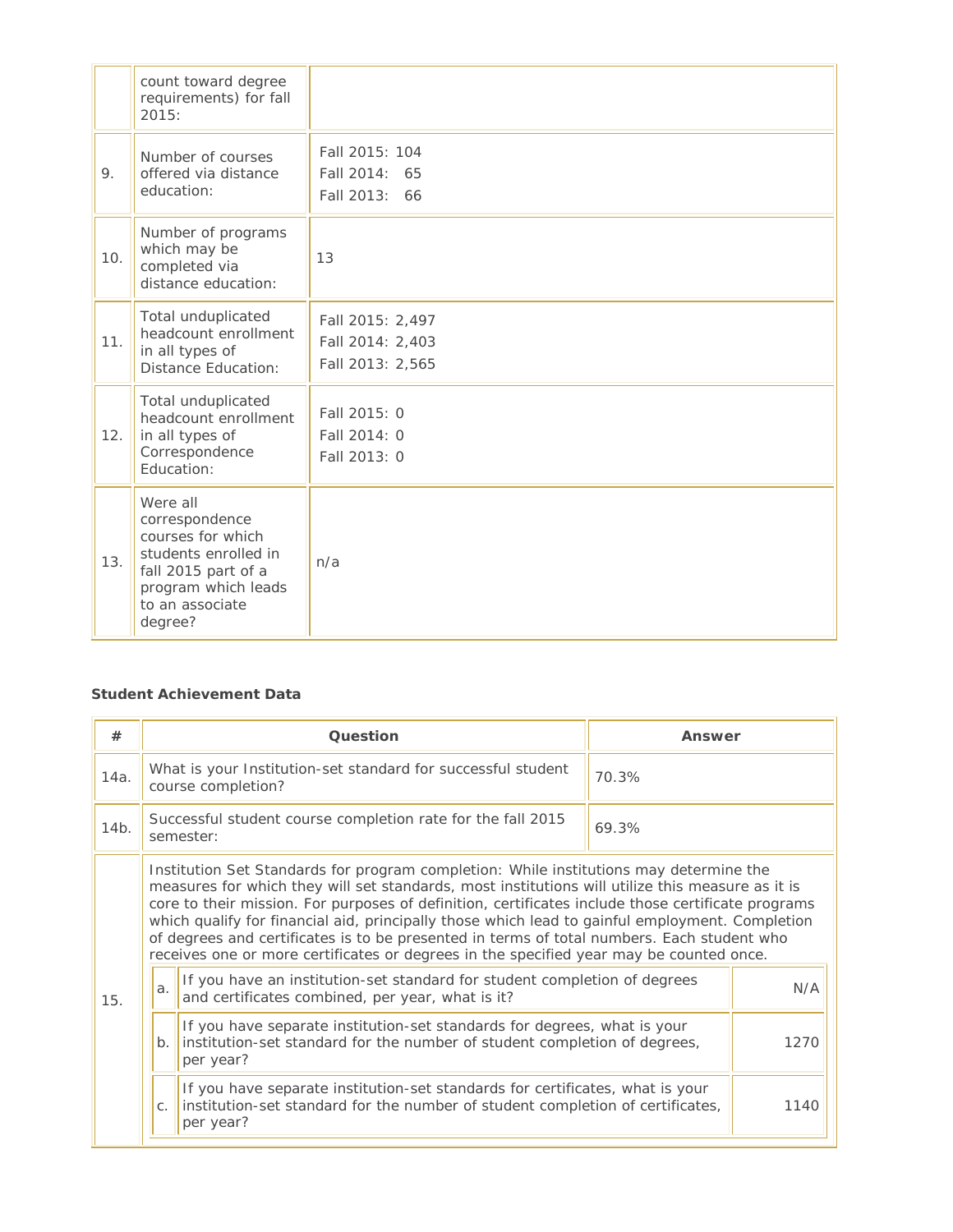| 16a. | Number of students (unduplicated) who received a<br>certificate or degree in the 2014-2015 academic year:                                                                                                          |                                          |          | 1,667                      |                                                    |                        |
|------|--------------------------------------------------------------------------------------------------------------------------------------------------------------------------------------------------------------------|------------------------------------------|----------|----------------------------|----------------------------------------------------|------------------------|
| 16b. | Number of students who received a degree in the 2014-<br>2015 academic year:                                                                                                                                       |                                          |          | 1,254                      |                                                    |                        |
| 16с. | Number of students who received a certificate in the 2014-<br>2015 academic year:                                                                                                                                  |                                          |          | 1,127                      |                                                    |                        |
| 17a. | If your college has an institution-set standard for the<br>number of students who transfer each year to 4-year<br>colleges/universities, what is it?                                                               |                                          |          | 1,260                      |                                                    |                        |
| 17b. | Number of students who transferred to 4-year<br>colleges/universities in 2014-2015:                                                                                                                                |                                          |          | 1,234                      |                                                    |                        |
| 18a. | Does the college have any certificate programs which are<br>not career-technical education (CTE) certificates?                                                                                                     |                                          |          | Yes                        |                                                    |                        |
| 18b. | If yes, please identify them:                                                                                                                                                                                      |                                          |          | -Literature<br>-CSU Gen Ed | -Writing Competency<br>-English as Second Language |                        |
| 19a. | Number of career-technical education (CTE) certificates and<br>degrees:                                                                                                                                            |                                          |          | 49                         |                                                    |                        |
| 19b. | Number of CTE certificates and degrees which have<br>identified technical and professional competencies that meet<br>employment standards and other standards, including those<br>for licensure and certification: |                                          |          | 22                         |                                                    |                        |
| 19с. | Number of CTE certificates and degrees for which the<br>institution has set a standard for licensure passage rates:                                                                                                |                                          |          | 8                          |                                                    |                        |
| 19d. | Number of CTE certificates and degrees for which the<br>institution has set a standard for graduate employment<br>rates:                                                                                           |                                          |          | 49                         |                                                    |                        |
|      | 2013-2014 examination pass rates in programs for which students must pass a licensure<br>examination in order to work in their field of study:                                                                     |                                          |          |                            |                                                    |                        |
|      | Program                                                                                                                                                                                                            | <b>CIP Code</b><br>4 digits<br>( ## .##) |          | Examination                | <b>Institution</b><br>set<br>standard<br>$(\%)$    | Pass<br>Rate<br>$(\%)$ |
|      | Dental Assistant<br>(Practical)                                                                                                                                                                                    | 51.06                                    |          | state                      | 75 %                                               | 94 %                   |
|      | Dental Assistant (Written)                                                                                                                                                                                         | 51.06                                    |          | st ate                     | 75 %                                               | 74 %                   |
| 20.  | Dental Assistant (Law and<br>Ethics)                                                                                                                                                                               | 51.06                                    | state    |                            | 75 %                                               | 93 %                   |
|      | <b>Registered Nursing</b><br>51.38                                                                                                                                                                                 |                                          | state    | 75 %                       | 87 %                                               |                        |
|      | Vocational Nursing (2013)<br>51.39                                                                                                                                                                                 |                                          | national | 75 %                       | 95 %                                               |                        |
|      | Vocational Nursing (2014)<br>51.39                                                                                                                                                                                 |                                          | national | 75 %                       | 85 %                                               |                        |
|      | Cosmetology (Written)                                                                                                                                                                                              | 12.04                                    |          | state                      | 70 %                                               | 60 %                   |
|      | Cosmetology (Practical)                                                                                                                                                                                            | 12.04 < TD<br>align='center'>state       |          | 70 %                       | 88 %                                               |                        |
|      | Esthetician (Written)                                                                                                                                                                                              | 12.04                                    |          | state                      | 70 %                                               | 95 %                   |
|      | Esthetician (Practical)                                                                                                                                                                                            | 12.04                                    |          | state                      | 70 %                                               | 99 %                   |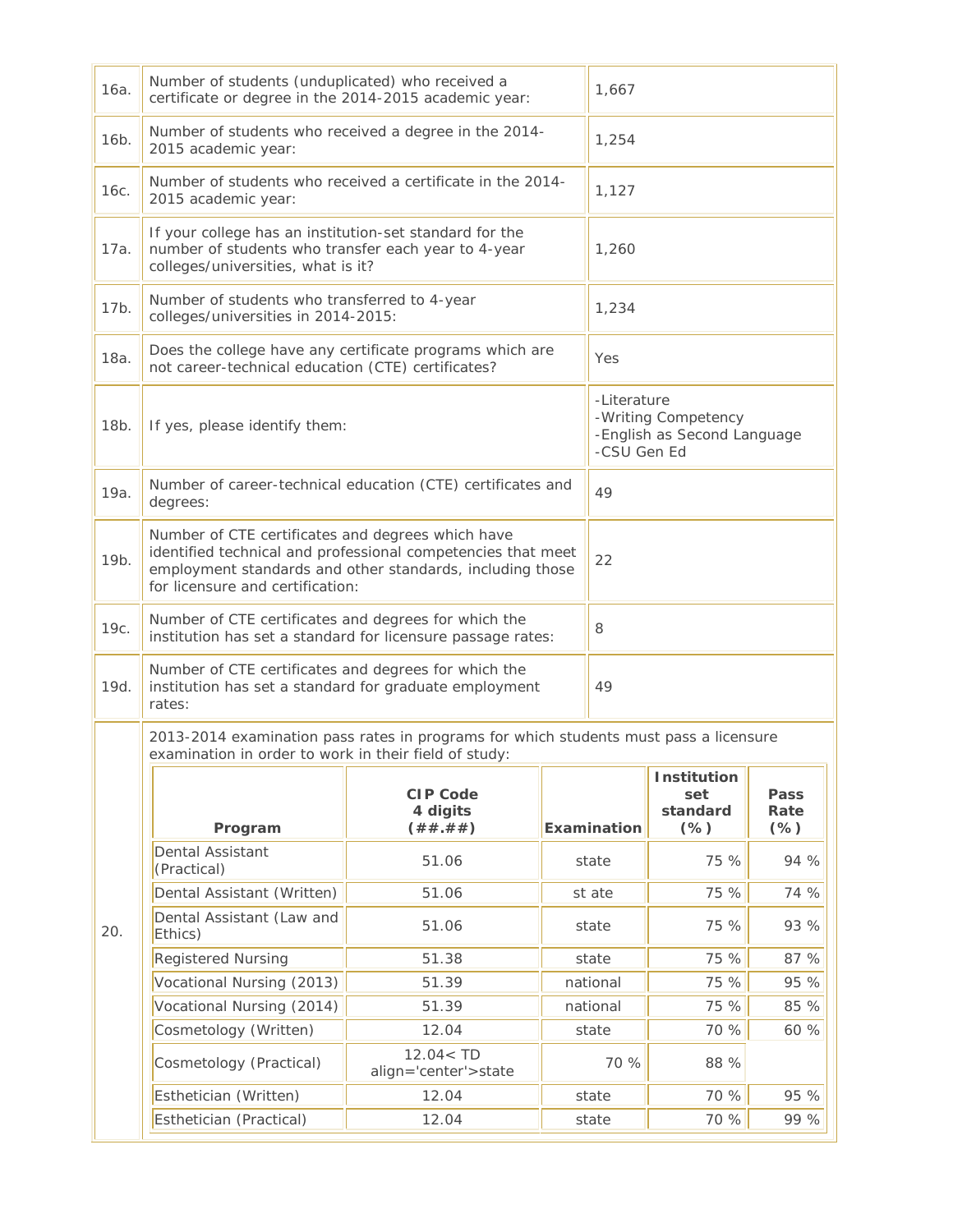|     | technology education) degrees:                                                                                                                                                                                                                                                                                                                                                                                                                                                                                                                                                                                                                                                                                                                                                                                                                                                                                                                                                                                                                                                                                                                                                                                                                                                                                                                                                                                                                                                                                                                                                                                                                                                                                                                                                                                          | 2013-2014 job placement rates for students completing certificate programs and CTE (career-                            |                                          |                                                        |                    |
|-----|-------------------------------------------------------------------------------------------------------------------------------------------------------------------------------------------------------------------------------------------------------------------------------------------------------------------------------------------------------------------------------------------------------------------------------------------------------------------------------------------------------------------------------------------------------------------------------------------------------------------------------------------------------------------------------------------------------------------------------------------------------------------------------------------------------------------------------------------------------------------------------------------------------------------------------------------------------------------------------------------------------------------------------------------------------------------------------------------------------------------------------------------------------------------------------------------------------------------------------------------------------------------------------------------------------------------------------------------------------------------------------------------------------------------------------------------------------------------------------------------------------------------------------------------------------------------------------------------------------------------------------------------------------------------------------------------------------------------------------------------------------------------------------------------------------------------------|------------------------------------------------------------------------------------------------------------------------|------------------------------------------|--------------------------------------------------------|--------------------|
|     |                                                                                                                                                                                                                                                                                                                                                                                                                                                                                                                                                                                                                                                                                                                                                                                                                                                                                                                                                                                                                                                                                                                                                                                                                                                                                                                                                                                                                                                                                                                                                                                                                                                                                                                                                                                                                         | Program                                                                                                                | <b>CIP Code</b><br>4 digits<br>( ## .##) | <b>Institution</b><br>set standard Placement<br>$(\%)$ | Job<br>Rate $(\%)$ |
|     | Forestry/Wildland Resources                                                                                                                                                                                                                                                                                                                                                                                                                                                                                                                                                                                                                                                                                                                                                                                                                                                                                                                                                                                                                                                                                                                                                                                                                                                                                                                                                                                                                                                                                                                                                                                                                                                                                                                                                                                             |                                                                                                                        | 03.05                                    | 65 %                                                   | 71 %               |
|     | Accounting                                                                                                                                                                                                                                                                                                                                                                                                                                                                                                                                                                                                                                                                                                                                                                                                                                                                                                                                                                                                                                                                                                                                                                                                                                                                                                                                                                                                                                                                                                                                                                                                                                                                                                                                                                                                              |                                                                                                                        | 52.03                                    | 65 %                                                   | 65 %               |
|     | Digital Media                                                                                                                                                                                                                                                                                                                                                                                                                                                                                                                                                                                                                                                                                                                                                                                                                                                                                                                                                                                                                                                                                                                                                                                                                                                                                                                                                                                                                                                                                                                                                                                                                                                                                                                                                                                                           |                                                                                                                        | 10.03                                    | 65 %                                                   | 14 %               |
|     | Automotive Technology                                                                                                                                                                                                                                                                                                                                                                                                                                                                                                                                                                                                                                                                                                                                                                                                                                                                                                                                                                                                                                                                                                                                                                                                                                                                                                                                                                                                                                                                                                                                                                                                                                                                                                                                                                                                   |                                                                                                                        | 47.06                                    | 65 %                                                   | 92 %               |
| 21. | Water Technology                                                                                                                                                                                                                                                                                                                                                                                                                                                                                                                                                                                                                                                                                                                                                                                                                                                                                                                                                                                                                                                                                                                                                                                                                                                                                                                                                                                                                                                                                                                                                                                                                                                                                                                                                                                                        |                                                                                                                        | 15.05                                    | 65 %                                                   | 86 %               |
|     | Recording Arts/Commercial Music                                                                                                                                                                                                                                                                                                                                                                                                                                                                                                                                                                                                                                                                                                                                                                                                                                                                                                                                                                                                                                                                                                                                                                                                                                                                                                                                                                                                                                                                                                                                                                                                                                                                                                                                                                                         |                                                                                                                        | 10.02                                    | 65 %                                                   | 54 %               |
|     | Emerging Theater Technology                                                                                                                                                                                                                                                                                                                                                                                                                                                                                                                                                                                                                                                                                                                                                                                                                                                                                                                                                                                                                                                                                                                                                                                                                                                                                                                                                                                                                                                                                                                                                                                                                                                                                                                                                                                             |                                                                                                                        | 50.05                                    | 65 %                                                   | 75 %               |
|     | Licensed Vocational Nursing                                                                                                                                                                                                                                                                                                                                                                                                                                                                                                                                                                                                                                                                                                                                                                                                                                                                                                                                                                                                                                                                                                                                                                                                                                                                                                                                                                                                                                                                                                                                                                                                                                                                                                                                                                                             |                                                                                                                        | 51.39                                    | 65 %                                                   | 77 %               |
|     | <b>Dental Assisting</b>                                                                                                                                                                                                                                                                                                                                                                                                                                                                                                                                                                                                                                                                                                                                                                                                                                                                                                                                                                                                                                                                                                                                                                                                                                                                                                                                                                                                                                                                                                                                                                                                                                                                                                                                                                                                 |                                                                                                                        | 51.06                                    | 65 %                                                   | 91 %               |
|     | Child Development                                                                                                                                                                                                                                                                                                                                                                                                                                                                                                                                                                                                                                                                                                                                                                                                                                                                                                                                                                                                                                                                                                                                                                                                                                                                                                                                                                                                                                                                                                                                                                                                                                                                                                                                                                                                       |                                                                                                                        | 19.07                                    | 65 %                                                   | 63 %               |
|     | Administration of Justice                                                                                                                                                                                                                                                                                                                                                                                                                                                                                                                                                                                                                                                                                                                                                                                                                                                                                                                                                                                                                                                                                                                                                                                                                                                                                                                                                                                                                                                                                                                                                                                                                                                                                                                                                                                               |                                                                                                                        | 43.01                                    | 65 %                                                   | 73 %               |
|     | Cosmetology/Esthetics                                                                                                                                                                                                                                                                                                                                                                                                                                                                                                                                                                                                                                                                                                                                                                                                                                                                                                                                                                                                                                                                                                                                                                                                                                                                                                                                                                                                                                                                                                                                                                                                                                                                                                                                                                                                   |                                                                                                                        | 12.04                                    | 65 %                                                   | 68 %               |
|     | Public Works/Administration                                                                                                                                                                                                                                                                                                                                                                                                                                                                                                                                                                                                                                                                                                                                                                                                                                                                                                                                                                                                                                                                                                                                                                                                                                                                                                                                                                                                                                                                                                                                                                                                                                                                                                                                                                                             |                                                                                                                        | 44.04                                    | 65 %                                                   | 75 %               |
|     |                                                                                                                                                                                                                                                                                                                                                                                                                                                                                                                                                                                                                                                                                                                                                                                                                                                                                                                                                                                                                                                                                                                                                                                                                                                                                                                                                                                                                                                                                                                                                                                                                                                                                                                                                                                                                         | Please list any other institution set standards at your college:                                                       |                                          |                                                        |                    |
|     | <b>Criteria Measured</b><br>(i.e. persistence,<br>starting salary,<br>$etc.$ )                                                                                                                                                                                                                                                                                                                                                                                                                                                                                                                                                                                                                                                                                                                                                                                                                                                                                                                                                                                                                                                                                                                                                                                                                                                                                                                                                                                                                                                                                                                                                                                                                                                                                                                                          | <b>Definition</b>                                                                                                      |                                          | <b>Institution</b><br>set<br>standard                  |                    |
| 22. | Course completion<br>rates                                                                                                                                                                                                                                                                                                                                                                                                                                                                                                                                                                                                                                                                                                                                                                                                                                                                                                                                                                                                                                                                                                                                                                                                                                                                                                                                                                                                                                                                                                                                                                                                                                                                                                                                                                                              | The College seeks to increase the overall course<br>completion rates of African-American students                      | 2% per year                              |                                                        |                    |
|     | Basic skills course<br>completion rates                                                                                                                                                                                                                                                                                                                                                                                                                                                                                                                                                                                                                                                                                                                                                                                                                                                                                                                                                                                                                                                                                                                                                                                                                                                                                                                                                                                                                                                                                                                                                                                                                                                                                                                                                                                 | The College seeks to increase Basic Skills completion<br>rates for Hispanic, African-American and disabled<br>students |                                          |                                                        | 2% per year        |
|     | Degree and<br>certificate<br>completion rates                                                                                                                                                                                                                                                                                                                                                                                                                                                                                                                                                                                                                                                                                                                                                                                                                                                                                                                                                                                                                                                                                                                                                                                                                                                                                                                                                                                                                                                                                                                                                                                                                                                                                                                                                                           | The College seeks to increase degree and certificate<br>completion rates for Hispanic and African-American<br>students |                                          |                                                        | 2% per year        |
| 23. | Effective practice to share with the field: Describe examples of effective and/or innovative<br>practices at your college for setting institution-set standards, evaluating college or<br>programmatic performance related to student achievement, and changes that have happened<br>in response to analyzing college or program performance (1,250 character limit, approximately<br>250 words).<br>The College formed an Institutional Effectiveness Committee (IEC) with representatives of all<br>aspects of the college. IEC members engage in dialogue that examines historical data on key<br>metrics, and discusses implications of net increases to student success for the college,<br>considers student composition, potential changes, and intervent ions needed at the course<br>and program level. Integrated Planning - the College is in the process of developing the next<br>five-year strategic plan, setting goals and objectives. Institution-set standards reported for<br>accreditation purposes and state initiatives have been incorporated into the strategic plan.<br>Data analysis is regularly used to facilitate change at the college. For example, data packets<br>are provided to faculty for instructional program reviews. The packets contain course success<br>and retention data at the program level disaggregated by age, gender, and ethnicity covering<br>four terms a year over five years for twenty terms of data. The packets also include five-year<br>longitudinal comparisons of success and retention rates by course modality (traditional vs.<br>distance education). By examining the disaggregated program review data, the college will be<br>more strategic in the implementation of interventions in order to meet or exceed our<br>institution-set standards. |                                                                                                                        |                                          |                                                        |                    |

 $\mathbf{r}$ 

÷ı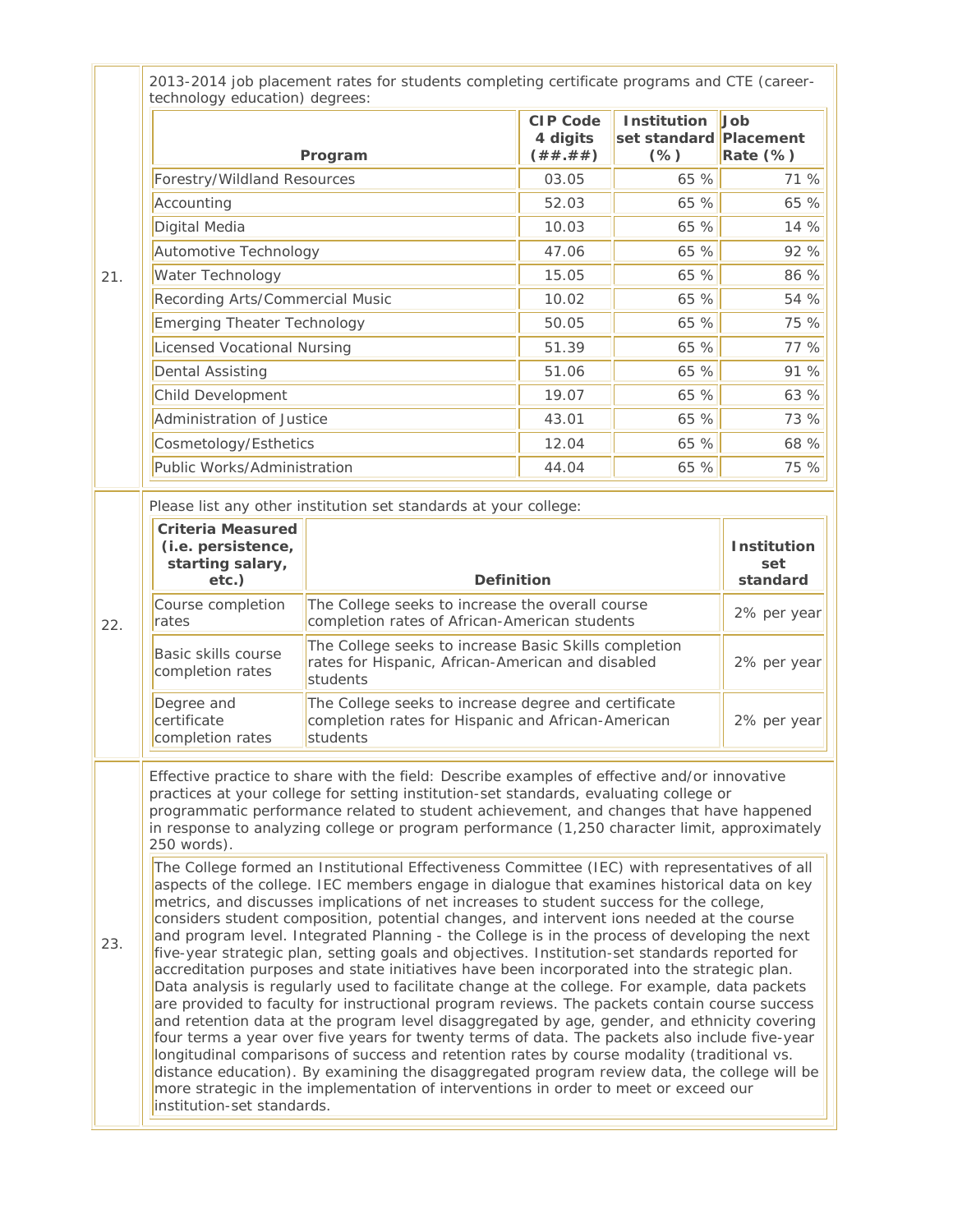## **Student Learning Outcomes and Assessment**

Note: Colleges were expected to achieve the proficiency level of Student Learning Outcomes assessment by fall 2012. At this time, colleges are expected to be in full compliance with the Accreditation Standards related to student learning outcomes and assessment. All courses, programs, and student and learning support activities of the college are expected to have student learning outcomes defined, so that ongoing assessment and other requirements of Accreditation Standards are met across the institution. In preparation for the 2016 reporting, please refer to the revised Accreditation Standards adopted June 2014.

| #   | Question                                                                                                                                                                                                                                                     |                                                                                                                                | Answer |     |  |  |
|-----|--------------------------------------------------------------------------------------------------------------------------------------------------------------------------------------------------------------------------------------------------------------|--------------------------------------------------------------------------------------------------------------------------------|--------|-----|--|--|
|     | Courses                                                                                                                                                                                                                                                      |                                                                                                                                |        |     |  |  |
|     | a.                                                                                                                                                                                                                                                           | Total number of college courses:                                                                                               |        |     |  |  |
| 24. | b.                                                                                                                                                                                                                                                           | Number of college courses with ongoing assessment of learning outcomes                                                         |        | 709 |  |  |
|     |                                                                                                                                                                                                                                                              | Auto-calculated field: percentage of total:                                                                                    |        | 100 |  |  |
|     |                                                                                                                                                                                                                                                              | Courses                                                                                                                        |        |     |  |  |
| 25. | a.                                                                                                                                                                                                                                                           | Total number of college programs (all certificates and degrees, and other<br>programs as defined by college):                  |        |     |  |  |
|     | b.                                                                                                                                                                                                                                                           | Number of college programs with ongoing assessment of learning outcomes                                                        |        | 52  |  |  |
|     |                                                                                                                                                                                                                                                              | Auto-calculated field: percentage of total:                                                                                    |        | 100 |  |  |
|     |                                                                                                                                                                                                                                                              | Courses                                                                                                                        |        |     |  |  |
|     | a.                                                                                                                                                                                                                                                           | Total number of student and learning support activities (as college has<br>identified or grouped them for SLO implementation): |        |     |  |  |
| 26. | b.                                                                                                                                                                                                                                                           | Number of student and learning support activities with ongoing assessment<br>of learning outcomes:                             |        | 30  |  |  |
|     | Auto-calculated field: percentage of total:                                                                                                                                                                                                                  |                                                                                                                                |        | 100 |  |  |
| 27. | URL(s) from the college website where prospective<br>students can find SLO assessment results for instructional<br>www.citruscollege.edu/pla<br>programs:                                                                                                    |                                                                                                                                |        |     |  |  |
| 28. | Number of courses identified as part of the general<br>252<br>education (GE) program:                                                                                                                                                                        |                                                                                                                                |        |     |  |  |
| 29. | Percent of GE courses with ongoing assessment of GE<br>100%<br>learning outcomes:                                                                                                                                                                            |                                                                                                                                |        |     |  |  |
| 30. | Do your institution's GE outcomes include all areas<br>Yes<br>identified in the Accreditation Standards?                                                                                                                                                     |                                                                                                                                |        |     |  |  |
| 31. | Number of GE courses with Student Learning Outcomes<br>252<br>mapped to GE program Student Learning Outcomes:                                                                                                                                                |                                                                                                                                |        |     |  |  |
| 32. | Number of Institutional Student Learning Outcomes<br>3<br>defined:                                                                                                                                                                                           |                                                                                                                                |        |     |  |  |
| 33. | Percentage of college instructional programs and student<br>and learning support activities which have Institutional<br>Student Learning Outcomes mapped to those programs<br>100%<br>(courses) and activities (student and learning support<br>activities). |                                                                                                                                |        |     |  |  |
| 34. | Percent of institutional outcomes (ILOs) with ongoing<br>100%                                                                                                                                                                                                |                                                                                                                                |        |     |  |  |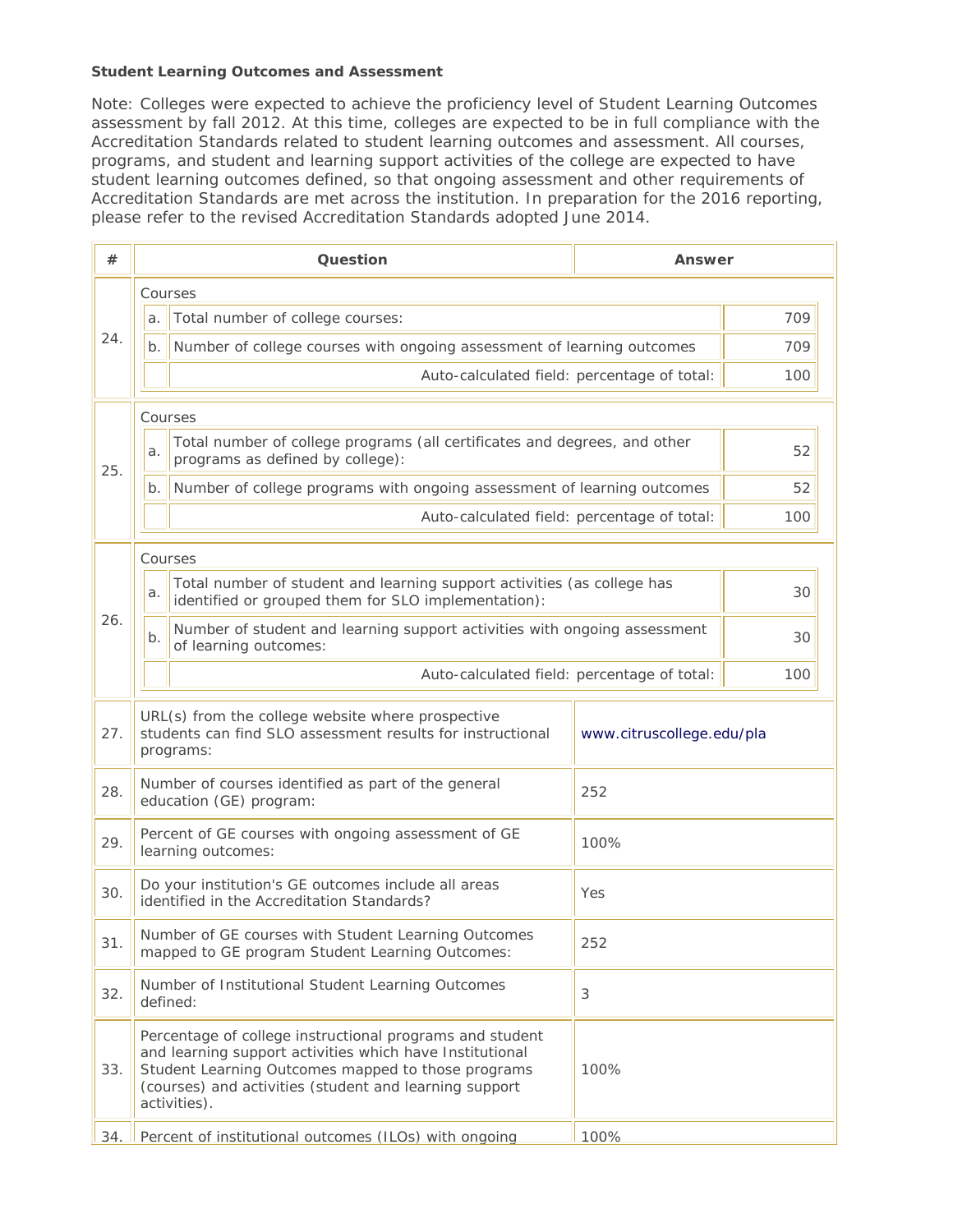assessment of learning outcomes:

Effective practice to share with the field: Describe effective and/or innovative practices at your college for measuring ILOs, documenting accomplishment of ILOs in non-instructional areas of the college, informing college faculty, staff, students, and the public about ILOs, or other aspects of your ILO practice (1,250 character limit, approximately 250 words).

The 3 ILOs (GE/CTE/Basic Skills) originate from the mission of the College. For the 4th annual GE Assessment Dialogue, survey results were used for the first time to determine the theme of the discussion as well as the format and discussion prompts for the event. In an attempt to increase participation and hear thoughts from more faculty, HotShots (SLO Committee) and the GE Committee created an 11-question survey to gather as much data as possible from all full-time and part-time faculty beforehand. The survey results were analyzed and discussed in both committees. Accordingly, four questions were written and were used as a starting point for conversation. Findings and recommendations from the dialogue itself were discussed in the SLO Committee and instructional divisions. For example, Natural Sciences has discussed the findings in the report at divisional meetings and then used the results to create an action plan to focus on critical thinking in the classroom. Social/Behavioral Sciences committed to use Early Alert more fully to support students. Dialogue between the librarians, counselors, and academic program faculty has increased. Citrus will continue to add 5 custom, supplemental questions addressing the ILOs and Core Competencies to the 2016 CCSSE.

**Each of the following narrative responses is limited to 250 words. As you develop your responses, please be mindful of success stories that can be reported in the last question o f this section. We look forward to including this information from colleges in our report to the Commission and the field in June.**

Please discuss alignment of student learning outcomes at your institution, from institutional and course to program level. Describe your activities beyond crosswalking or charting all outcomes to courses in a program (often called "mapping"), to analysis and implementation of alignment in the planning of curriculum and delivery of instruction. Discuss how the alignment effort has resulted in changes of expected outcomes and/or how students' programs of study have been clarified. Note whether the described practices apply to all instructional programs at the college (1,250 character limit, approximately 250 words).

Course-level student learning outcomes are mapped to program-level outcomes using the curriculum map template employed in instructional program review. The curriculum map is used in conjunction with course assessment data during the supplemental year-four program review report to assess and analyze program-, degree-, and certificate-level student learning outcomes and assessments. These year-four supplement reports serve as program level assessments and are posted on the College's website. CTE programs such as Water Technology and Public Works re-wrote course SLOs to align with third party credentialing, licensure requirements, and industry standards. As part of the mission statement revision, Core Competencies were addressed, and thus reflected in the mapping process. By using a new rubric evaluation process, The Program Review Committee discovered that program-level and degree-level SLOs for some programs need revision. Library SLOs are aligned with National Library Standards. Instructional divisions ensure that catalog program descriptions are aligned with program level outcomes. < /tr>

Describe the various communication strategies at your college to share SLO assessment results for usage by internal and external audiences. Explain how communications take into account how the information is expected to influence the behavior or decisions of particular audiences. Discuss how communication of student learning outcomes assessment information and results impacts student behavior and achievement (1,250 character limit, approximately 250 words).

37. Faculty engage in dialogue about SLOs and assessment as part of the annual program review (PR) process. Reflections on this dialogue, including potential modifications to instruction, are included in each core PR and may be linked to resource requests. For example, astronomy faculty analyzed distance education (DE) and traditional course performance in critical thinking on the final exam in the fall 2013 semester. Faculty cited a relatively low success rate, especially for online students. Faculty recommended trying a flipped classroom approach in which lectures are viewed at home and students engage in discussion and assignments during class meetings to improve the overall success rates in traditional classes. For the DE sections, faculty recommended updated online lectures and inclusion of more discussion board activity to mirror the flipped classroom activity in traditional sections. Analysis and

35.

36.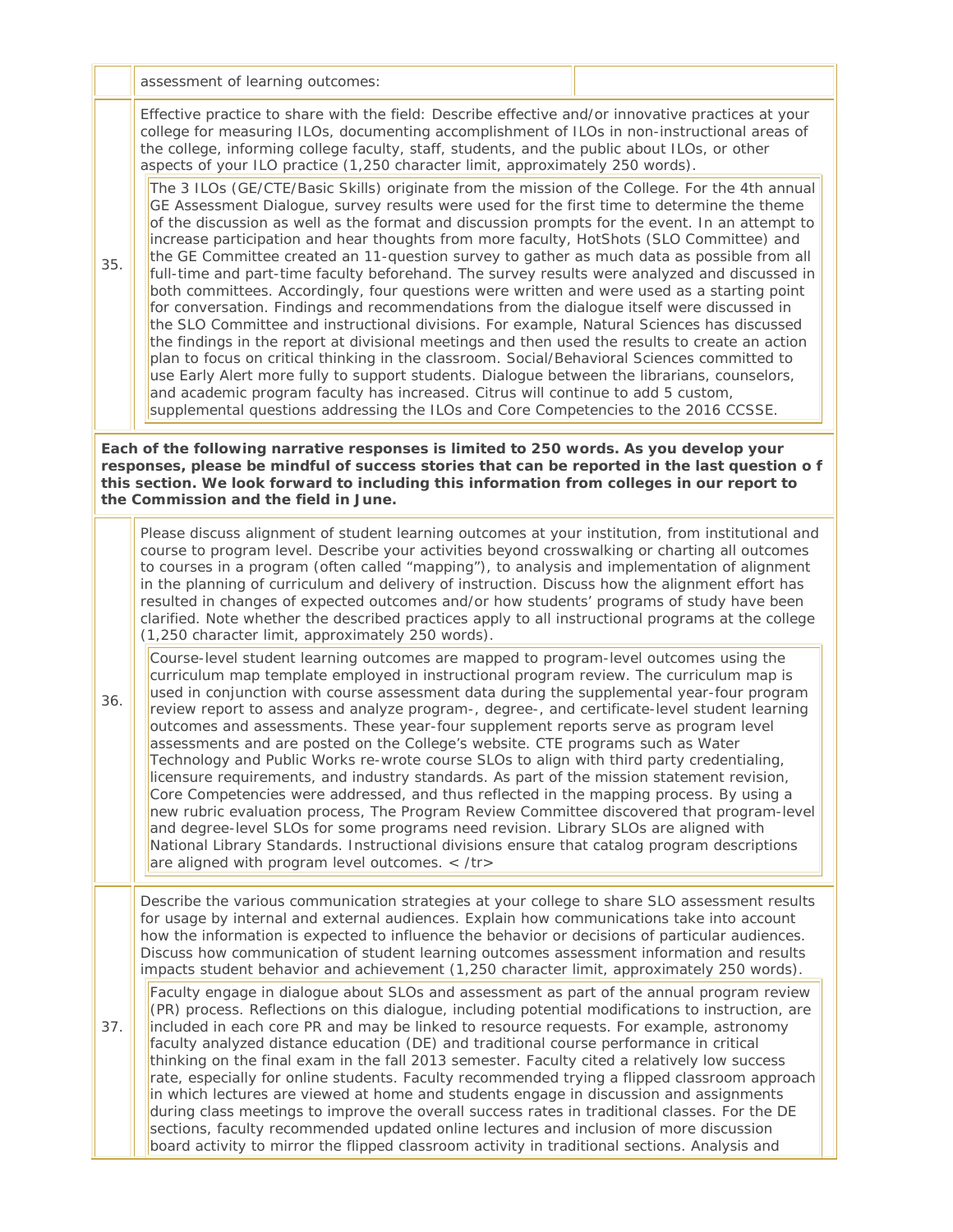|     | reflection of SLOs for the academic year are housed in the annual PR document. In the 5-year<br>PR cycle, the instructional year 4 and year 5 "+ One" supplements are posted online. These<br>documents show purposeful assessment and alignment of program/degree/certificate<br>outcomes with the course level SLOs, and program self-evaluation. SLO assessment and<br>recommendations are posted online for Student Services.                                                                                                                                                                                                                                                                                                                                                                                                                                                                                                                                                                                                                                                                                                                                                                                                                                                                                                                                                                                                    |
|-----|--------------------------------------------------------------------------------------------------------------------------------------------------------------------------------------------------------------------------------------------------------------------------------------------------------------------------------------------------------------------------------------------------------------------------------------------------------------------------------------------------------------------------------------------------------------------------------------------------------------------------------------------------------------------------------------------------------------------------------------------------------------------------------------------------------------------------------------------------------------------------------------------------------------------------------------------------------------------------------------------------------------------------------------------------------------------------------------------------------------------------------------------------------------------------------------------------------------------------------------------------------------------------------------------------------------------------------------------------------------------------------------------------------------------------------------|
|     | Explain how dialog and reporting of SLO assessment results takes place at the departmental and<br>institutional levels. Note whether practices involve all programs at the college. Illustrate how<br>dialog and reporting impact program review, institutional planning, resource allocation, and<br>institutional effectiveness (1,250 character limit, approximately 250 words).                                                                                                                                                                                                                                                                                                                                                                                                                                                                                                                                                                                                                                                                                                                                                                                                                                                                                                                                                                                                                                                  |
| 38. | Analysis and reflection of SLO assessment results in program review (PR) is an integral part<br>of planning, executing, and evaluating in instructional programs, academic support programs,<br>student services programs, and institutional support areas. Using information from SLOA,<br>data analysis and program-level reflection inform the planning process for budget allocation,<br>educational strategies, and completion goals. All PRs are discussed and validated by the<br>Program Review Committee (PRC). Resource requests are forwarded through the deans,<br>directors, and VPs for consideration in planning and budget processes. Budget requests are<br>forwarded to the Financial Resources Committee (FRC) for review and recommendation to the<br>Steering Committee. Resource allocation is directly tied to PR. For example, in the<br>instructional area, the Office of Institutional Research, Planning, and Effectiveness provides<br>extensive data to faculty each year through the PR process. Student success rates, retention<br>rates, and student demographics are all part of the data sets. Requests for equipment,<br>supplies, and personnel must be supported by evidence documented in PR. The effectiveness<br>of such resource allocation is then assessed in subsequent PR. A flow chart has been created<br>that documents the process of resource requests from the PRC to the FRC.   |
| 39. | Please share with us two or three success stories about the impacts of SLO practices on student<br>learning, achievement, and in stitutional effectiveness. Describe the practices which led to the<br>success (1,250 character limit, approximately 250 words).                                                                                                                                                                                                                                                                                                                                                                                                                                                                                                                                                                                                                                                                                                                                                                                                                                                                                                                                                                                                                                                                                                                                                                     |
|     | Computer Information Systems faculty found that SLOA results improved with hands-on<br>lectures. YouTube instructional videos led to the success of the majority of students by<br>allowing them to view the course material as presented by the instructor. Faculty will further<br>use this technology to assist students' learning efforts. MATH 020 Arithmetic Fundamentals<br>assessed how well students learned the material in the course. The passing rate improved a<br>year ago and has been holding steady at approximately 50% relative to the number of<br>students who started the course. The improvement has been partly due to the fact that<br>supplemental instruction tutors are now available, and a College Success Workshop has been<br>added to the course. The pass rates for the winter and summer sessions seem to be<br>significant ly higher than the pass rates in the fall and spring semesters. Because of this<br>finding, the College will offer more sections of Math 020 in summer and winter. The third<br>Institutional learning outcome is for basic skills preparation and success and is assessed via<br>the College Success Committee and basic skills program review as appropriate for math,<br>English, and English as a second language. Some improvements include adjustments to<br>placement test cut scores, changes in course sequencing, and alignment of reading and<br>English. |

# **Substantive Change Items**

**NOTE: These questions are for monitoring purposes only and do not replace the ACCJC substantive change approval process. Please refer to the Substantive Change Manual regarding communication with the Commission.**

| #   | Question                                         | Answer                       |
|-----|--------------------------------------------------|------------------------------|
| -40 | Number of submitted substantive change requests: | 2014-2015: 1<br>2013-2014: 0 |